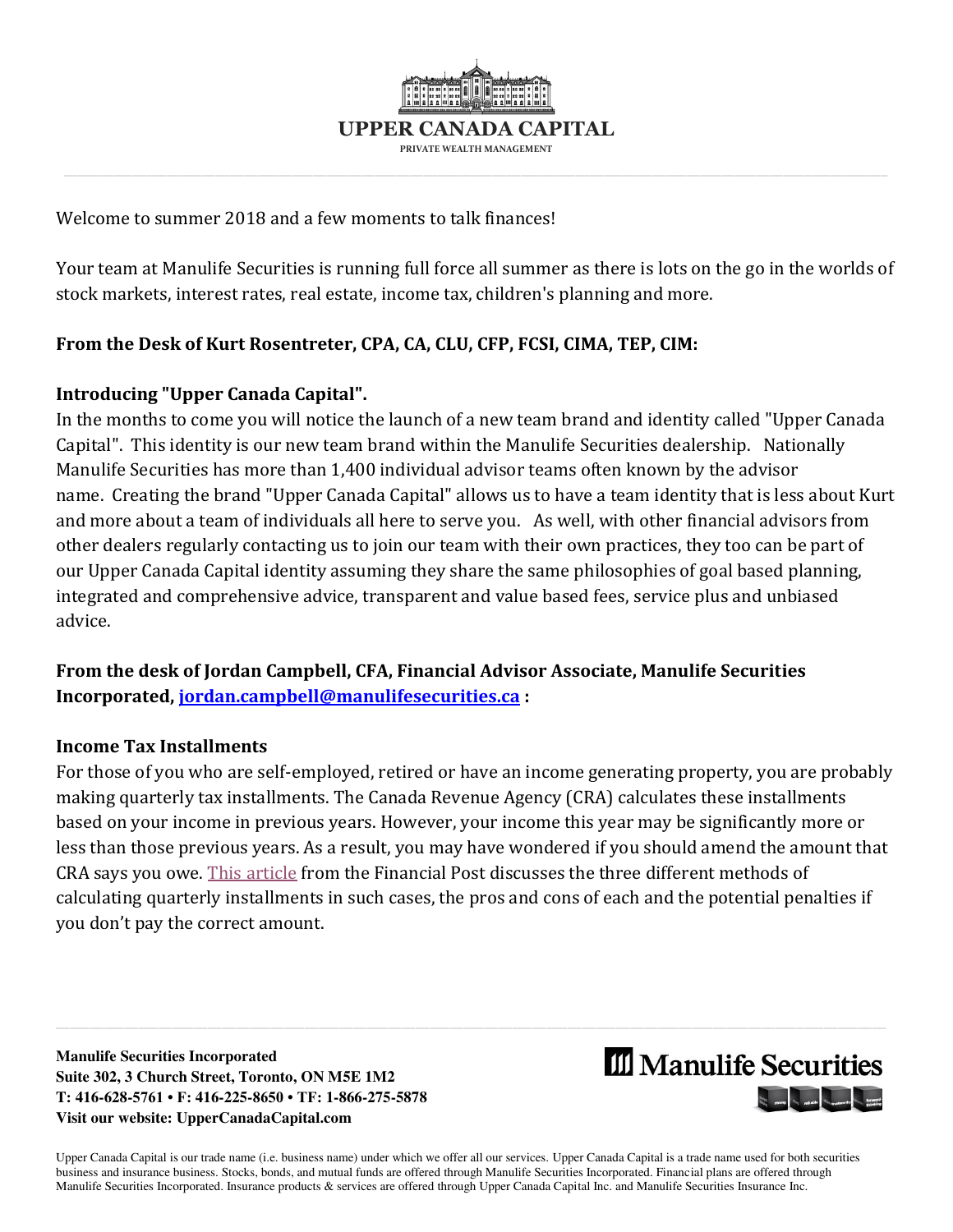

# **From the desk of Mathew Cain, Financial Advisor Associate, Manulife Securities Incorporated, [mathew.cain@manulifesecurities.ca](mailto:mathew.cain@manulifesecurities.ca) :**

## **Debt and Rising Interest Rates**

With interest rates rising here in Canada we are all noticing the increase in our savings accounts and GIC rates, and enjoying the benefits. With that said, it is prudent to also consider that while we may benefit from rising rates for our investments, our household debts, mortgages, lines of credit, student loans, car loans, and credit card rates may also increase, warranting a need to plan for these items as well. Below, our team has reflected on the following debts and how they may impact your finances

- Mortgages and lines of credit with variable rates will rise almost immediately, however, payments on your fixed rates will not change until the renewal date. Note that if the rate was fixed five years ago, you will most likely renew at a higher rate today.
- Car loans generally have fixed payments but may have a fixed or variable interest rate. For a variable rate car loan, your payments will stay the same as interest rates rise although your amortization period will now increase.
- Credit cards charge a fixed rate of interest which will not change with key interest rate increases. With that said, credit cards typically carry the highest rate of interest on debt.
- Our team used an example of a household with a mortgage of \$274,748, a \$6,000 personal loan, a \$10,000 car loan, and a \$6,500 credit card debt. We found that if rates increased by one percent the additional annual cost of debt would increase by \$1,776 per year. For additional details on the amortization, rates and more please visit the data source link below.

Managing debt overall can be overwhelming and adding additional costs to this can be stressful. Kurt and our team are always here to reflect on your financial planning needs and questions, and how they relate to your goals.

\* Data source:<https://www.canada.ca/en/financial-consumer-agency/services/interest-rates-rise.html>

\_\_\_\_\_\_\_\_\_\_\_\_\_\_\_\_\_\_\_\_\_\_\_\_\_\_\_\_\_\_\_\_\_\_\_\_\_\_\_\_\_\_\_\_\_\_\_\_\_\_\_\_\_\_\_\_\_\_\_\_\_\_\_\_\_\_\_\_\_\_\_\_\_\_\_\_\_\_\_\_\_\_\_\_\_\_\_\_\_\_\_\_\_\_\_\_\_\_\_\_\_\_\_\_\_\_\_\_\_\_\_\_\_\_\_\_\_\_\_\_

\* Data source: Solutions Magazine for Financial Planning. Spring 2018 edition.

**Manulife Securities Incorporated Suite 302, 3 Church Street, Toronto, ON M5E 1M2 T: 416-628-5761 • F: 416-225-8650 • TF: 1-866-275-5878 Visit our website: UpperCanadaCapital.com** 



Upper Canada Capital is our trade name (i.e. business name) under which we offer all our services. Upper Canada Capital is a trade name used for both securities business and insurance business. Stocks, bonds, and mutual funds are offered through Manulife Securities Incorporated. Financial plans are offered through Manulife Securities Incorporated. Insurance products & services are offered through Upper Canada Capital Inc. and Manulife Securities Insurance Inc.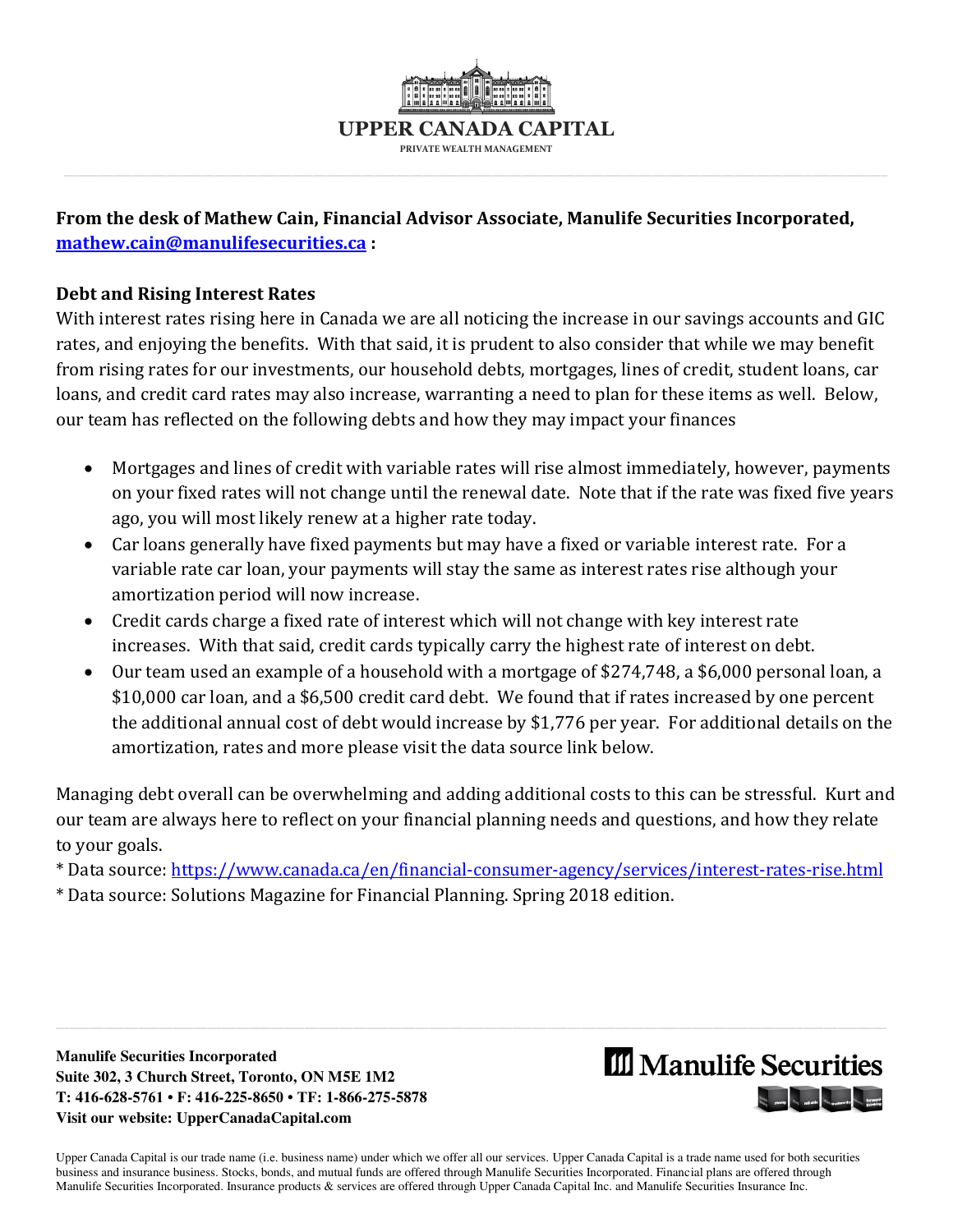

**From the desk of Frank Valicek, CFP, Financial Advisor, Manulife Securities Incorporated, Certified Financial Planner and Life Insurance Advisor, Manulife Securities Insurance Inc., [frank.valicek@manulifesecurities.ca](mailto:frank.valicek@manulifesecurities.ca) :** 

#### **Trade Tariffs**

Canada is in a David vs Goliath situation when it comes to trade negotiations with the United States and finding the right strategy to trade tariffs is no easy task. Our position being as small as it is makes trade

negotiations difficult as this article from the Financial Post suggests: [Canada has already picked a losing](https://business.financialpost.com/opinion/jack-mintz-canada-has-already-picked-a-losing-strategy-for-trumps-trade-war)  [strategy for Trump's trade war.](https://business.financialpost.com/opinion/jack-mintz-canada-has-already-picked-a-losing-strategy-for-trumps-trade-war) With Canada only representing 3.5% of the world stock market, we continue to stress the importance of diversifying your investments outside of Canada – perhaps now more than ever.

**From the desk of Monika Kucinskaite, Financial Advisor Associate, Manulife Securities Incorporated[, m.kucinskaite@manulifesecurities.ca](mailto:m.kucinskaite@manulifesecurities.ca) :** 

## **Exploring ETFs (Exchange Traded Funds)**

Initially this type of product was created to mirror and track market indexes such as S&P500, S&P/ TSX Composite and the Dow Jones Industrial Average. Similar to a mutual fund, an ETF is a basket of securities but is traded just like a stock any time the markets are open.

Since 1990, when the world's first ETF was created in Canada, growing popularity of this product now totals \$156.9 Billion (Source: [CETFA Monthly Report\)](http://www.cetfa.ca/infocentre/stats.html) of assets in Canada and over 500 ETFs are listed on the Toronto Stock Exchange. This list now includes newer products which aim to outperform the market returns and/or reduce risk by applying a set of rules called Smart Beta.

Contact us to explore using ETFs in your portfolio within a fee-based account.

# **Quarterly Manulife Solutions Magazine – Spring 2018**

To read the Spring 2018 edition of our Manulife Solutions Magazine, please click on the link below: [Manulife Solutions Magazine](https://www.manulifesolutions.ca/public/en-CA/index.jsp?ctc=eb8fe3c3-c3b8-4fd7-b600-44e0b6c17208&dtc=4073a288-0524-4a24-9487-fafd5ed2d50f&rtc=0d10b36e-1e77-46cc-9a6e-978e842d3abb) 

**Manulife Securities Incorporated Suite 302, 3 Church Street, Toronto, ON M5E 1M2 T: 416-628-5761 • F: 416-225-8650 • TF: 1-866-275-5878 Visit our website: UpperCanadaCapital.com** 



Upper Canada Capital is our trade name (i.e. business name) under which we offer all our services. Upper Canada Capital is a trade name used for both securities business and insurance business. Stocks, bonds, and mutual funds are offered through Manulife Securities Incorporated. Financial plans are offered through Manulife Securities Incorporated. Insurance products & services are offered through Upper Canada Capital Inc. and Manulife Securities Insurance Inc.

\_\_\_\_\_\_\_\_\_\_\_\_\_\_\_\_\_\_\_\_\_\_\_\_\_\_\_\_\_\_\_\_\_\_\_\_\_\_\_\_\_\_\_\_\_\_\_\_\_\_\_\_\_\_\_\_\_\_\_\_\_\_\_\_\_\_\_\_\_\_\_\_\_\_\_\_\_\_\_\_\_\_\_\_\_\_\_\_\_\_\_\_\_\_\_\_\_\_\_\_\_\_\_\_\_\_\_\_\_\_\_\_\_\_\_\_\_\_\_\_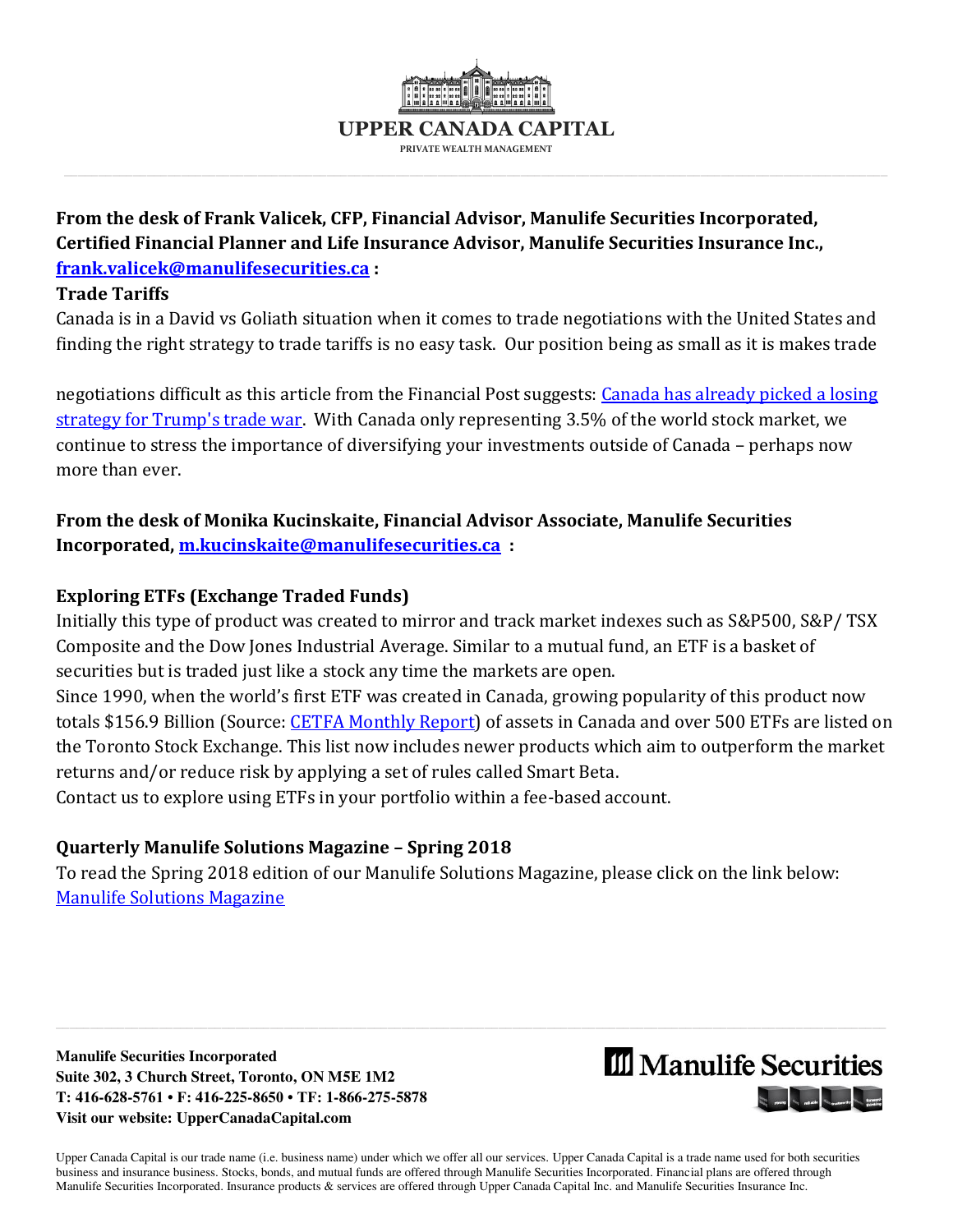

## **A Final Word from Kurt....**

There is a lot going on in the world today that may make you nervous. Stock markets are never a straight line up and the last eight years have made it feel that way - don't be fooled. You should expect regular, significant volatility to your assets (including your real estate assets) and measure results over years not months. Most importantly, do not lose sight of the goal you are striving for and how your finances relate to this goal. As always, we will help you track this progress and create a proper dashboard for evaluation.

Have a wonderful summer,

- Kurt

Kurt Rosentreter, CPA, CA, CFP, CLU, CIMA, TEP, FMA, FCSI, CIM Senior Financial Advisor, Associate Portfolio Manager, Manulife Securities Incorporated Certified Financial Planner and Life Insurance Advisor, Manulife Securities Insurance Inc. 416-628-5761 Ext. 230 [Kurt.Rosentreter@Manulifesecurities.ca](mailto:Kurt.Rosentreter@Manulifesecurities.ca)  [www.kurtismycfo.com](http://www.kurtismycfo.com/) 

## *To follow Kurt's financial tips on social media, click on the links below:*



**Manulife Securities Incorporated Suite 302, 3 Church Street, Toronto, ON M5E 1M2 T: 416-628-5761 • F: 416-225-8650 • TF: 1-866-275-5878 Visit our website: UpperCanadaCapital.com** 



Upper Canada Capital is our trade name (i.e. business name) under which we offer all our services. Upper Canada Capital is a trade name used for both securities business and insurance business. Stocks, bonds, and mutual funds are offered through Manulife Securities Incorporated. Financial plans are offered through Manulife Securities Incorporated. Insurance products & services are offered through Upper Canada Capital Inc. and Manulife Securities Insurance Inc.

\_\_\_\_\_\_\_\_\_\_\_\_\_\_\_\_\_\_\_\_\_\_\_\_\_\_\_\_\_\_\_\_\_\_\_\_\_\_\_\_\_\_\_\_\_\_\_\_\_\_\_\_\_\_\_\_\_\_\_\_\_\_\_\_\_\_\_\_\_\_\_\_\_\_\_\_\_\_\_\_\_\_\_\_\_\_\_\_\_\_\_\_\_\_\_\_\_\_\_\_\_\_\_\_\_\_\_\_\_\_\_\_\_\_\_\_\_\_\_\_